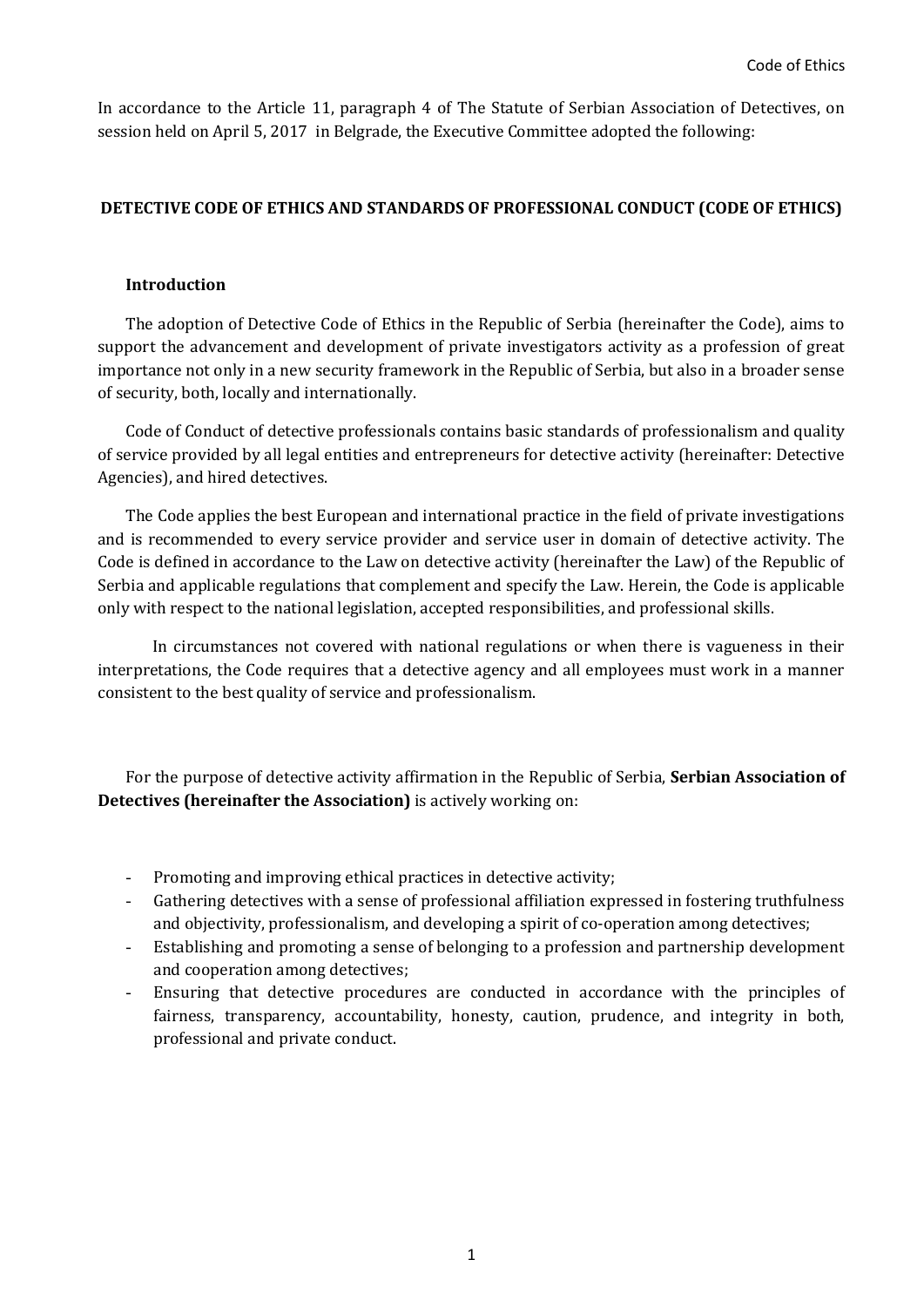#### **I BASIC PROVISIONS**

The Code establishes ethical standards and rules that will guide professional and personal conduct of all detectives in the Republic of Serbia, which will adhere to the principles of freedom and of professionalism, maintaining good reputation of detective profession.

#### **2.**

The Association applies the procedure and measures in the case of violations of the provisions of this Code.

The rules and standards set out in this Code apply foremost to the detective, but also to other employees in detective agencies. Ignorance of the rules set out in this Code do not excuse from responsibility.

Detectives act independently, without external influences, pressures, tampers, and without the influence of political parties. Publicly expressed opinions in social media can only be made in the best interest of the profession.

Detectives must consult and obtain approval from the responsible person in organization before making a public statement to the media. Detectives are permitted to make statements on behalf of Serbian Association of Detectives.

### **III PRINCIPLES**

# **1. Acting with the Law**

Detective will act within the legal framework of the Republic of Serbia and refrain from making any actions that they know, or should know, that is illegal or contrary to the provisions of this Code.

When detective activities are performed abroad, the detective is obliged to respect the international rules of professional ethics and national rules of professional ethics in the state in which a detective performs the actions and within the scope of his/her competences and authorizations.

# **2. The principle of planning, operative, and methodic of detective activity**

Detective, independently or in cooperation with other participants in a detective activity shall, from the beginning, define the questions he/she needs to answer and shall develop hypothesis in connection to possible explanations.

Detectives need to determine the directions, strategy, and tactics of their activities, including selection of actions, planning deadlines for their implementation and engagement of the technical resources. The principle of planning, operative, and methodic requires that the entire activity of the detective work must be conducted thoroughly, expeditiously, and efficiently.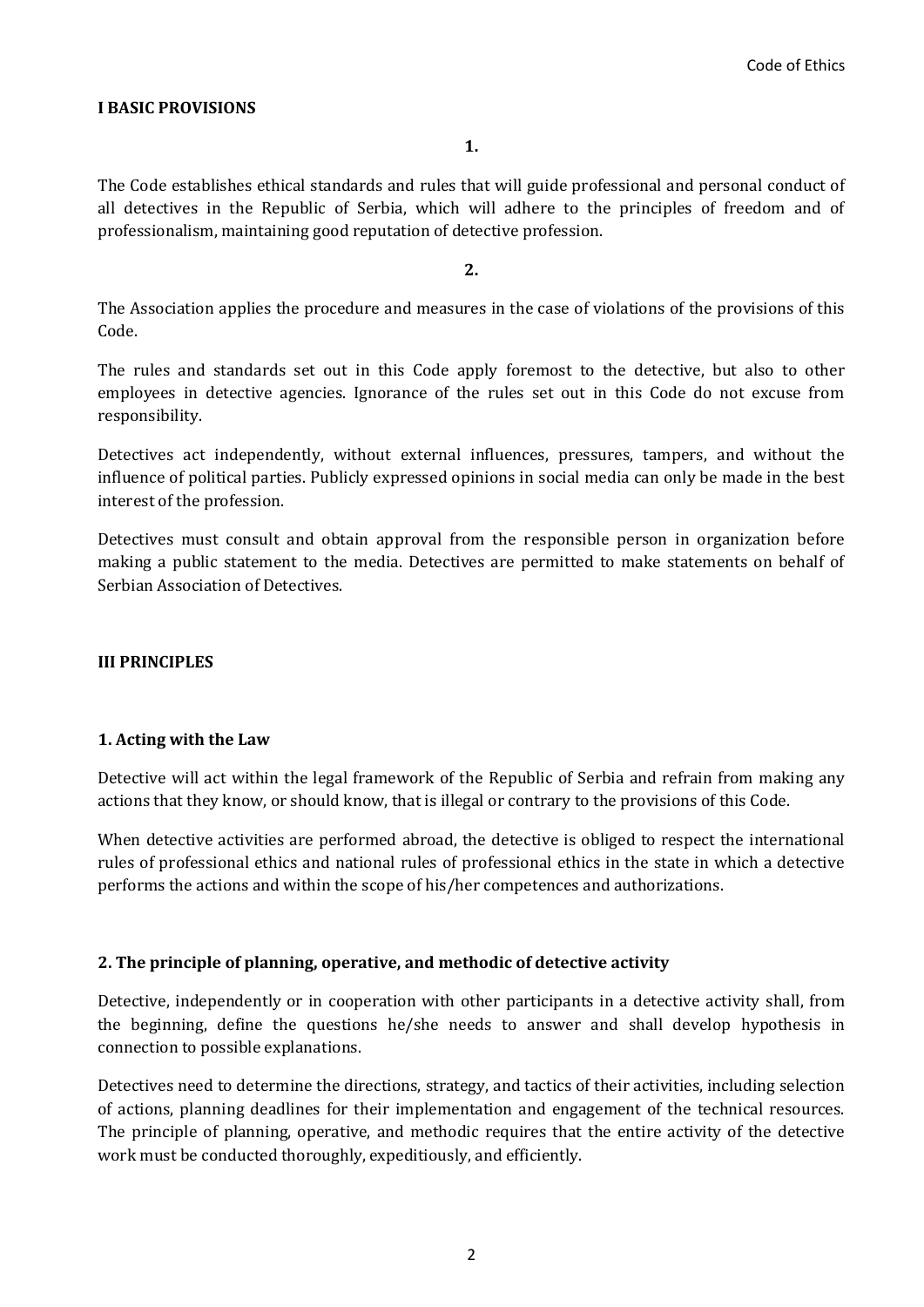# **3. The Principle of Detective Ethics**

Detectives must act in professional manner, adhering national legislation, international standards, and principles provisioned by this Code.

Detective must not act in a manner that dishonor, or is likely to disgrace the profession, its members and/or clients, or act in a manner that undermines or is likely to undermine the confidence in the profession, its members and/or clients.

# **4. Principle of coordination and cooperation**

In order to establish and maintain good professional cooperation, a detective needs to:

- exchange knowledge and professional opinions with colleagues;
- provide requested assistance to a colleague, except in cases where there is a conflict of interest;
- do not prevent the client to, beside him, hire another detective on a same case;
- when acts in joint conduct with other colleagues, detective should align the knowledge, negotiate work division, and tend to act as a part of coordinated professional team while serving the client;
- participates in the development of mutual partnership and supporting relations among colleagues.

# **5. Principle of confidentiality**

Detective is banned to disclose information obtained during performance of detective activity. Information, by this Code, means any data entrusted by a client or information obtained during the investigation.

This information is classified as secret during and after provided detective service, and may be used only for the purpose for which they are collected and in accordance to the laws governing protection of privacy and protection of personal information.

# **6. Principle of objectivity**

Detectives shall plan in realistic and unbiased manner and shall apply authorized actions in order to fulfill and meet the obligations and requests stated in the written agreement with a client.

Detective must suppress subjectivity, vanity, and his/her own interests, and in his/her conduct must reject any type of favoritism towards any person and/or information he/she comes across while performing detective activity, and to objectively observe all the facts without bias, greediness, or some other unethical motive.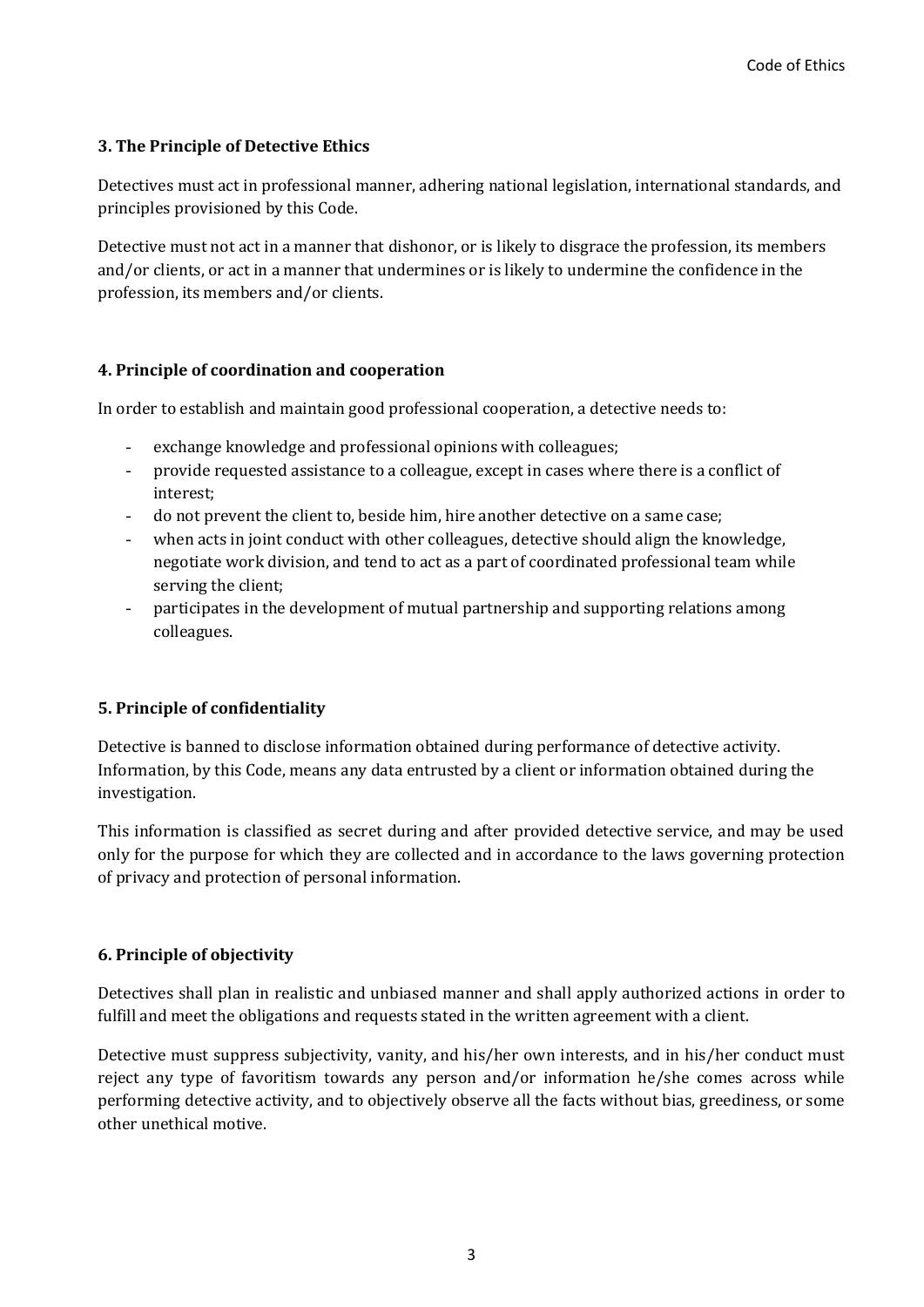# **7. Principle of trust and fairness**

Detectives shall act with honestly and fairness and must not compromise their own reputation, the reputation of the profession and the reputation of their clients.

Detective is obligated to inform his/her client about the possibilities of any investigation requested and to refrain from promising success, especially, if success is uncertain.

Detective must not betray the trust of his/her client and is obliged to keep the client's secrets and to respect his/her privacy. The detective is obliged to report the client about all the facts collected, in such a way, that information must be true and conclusive, to the extent possible.

Detective must refrain from making conclusions about the work of another detective, or perform any activity that might cause damage to other detective, but, will not disclose to another detective collected data that could cause a damage to the client.

Detective shall inform his/her client, in a professional and prudent way, about the possibilities of requested investigation and shall provide the client with an estimation of the cost. When a budget cannot be estimated, detective shall inform the client about the criteria for invoicing.

# **8. Principle of competence and specialization**

Detective must maintain knowledge to be able to professionally and in accordance with the Law and by-laws and regulations, take actions while performing detective activity.

Detective must be proficient in using basic criminalistics/law-enforcement methods, especially those that they are authorized to perform in the course of conducting private investigation.

Detectives are advised to go through various forms of education, learn about foreign experiences and comparative investigation practice in order to acquire new knowledge, increase professionalism and professional readiness.

# **9. Economic principle**

Detective must undertake only those actions that are necessary in order to carry out the agreed detective work and not to delay its activities by creating unnecessary costs to the client.

Detective must inform the client about the fees of services stated in the contract, payment method and terms for eventual change of price.

If during the investigation the detective gets into a situation where he/she must take the necessary measures, collects new information, data or evidence that imply new costs that exceed the agreed price, detective is obliged to request subsequent client's approval, with an explanation of what kind of unexpected work was inevitable and to present the justification of the measures taken.

Detective cannot increase already agreed costs, in which case its increase would be the breach the Code and this principle.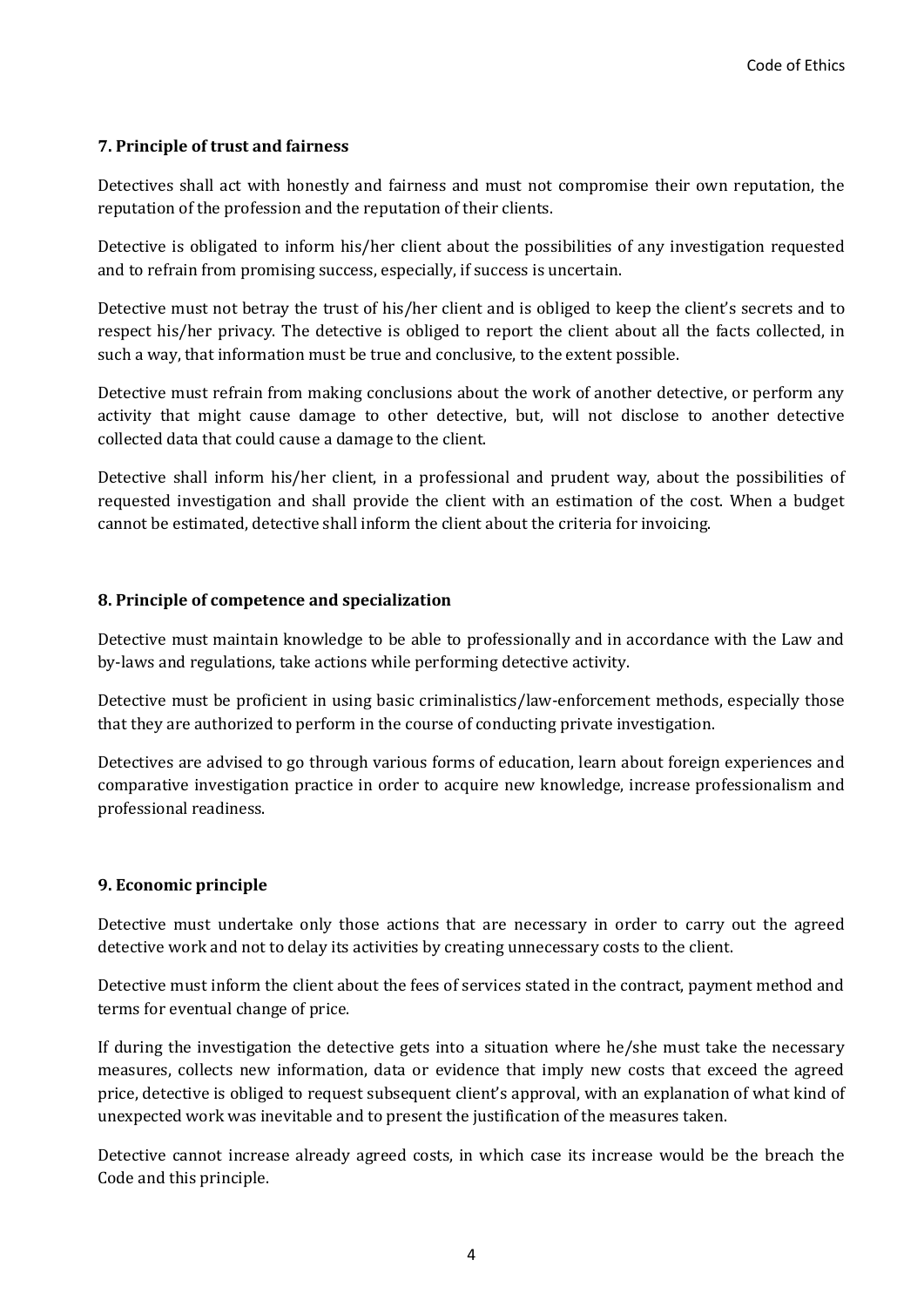While complying to the principle of economics, detective is obliged to act in accordance with the principles of objectivity, trust, and fairness.

#### **10. Principle of humanity and moral**

Detective shall act with respect and fairness and perform actions according to regulations and general moral norms, and must be certain that by doing the contracted job does not cause harm and/or damage to the client and/or third party.

Detective must endeavor to avoid mistakes and gaffes that can lead to false conclusions, and to avoid actions that may cause harassment of public or anything that might compromise guarantied rights and freedoms of people.

Detective must not disparage human dignity, endangers the safety of people, or disrespects the right to privacy and family life.

Detective shall act fairly, impartially, and without discrimination. Professional conduct must not be influenced by gender, race, color, language, religious or political beliefs, national or social origin, national, racial, or ethnic origin, disability, age, sexual orientation, social status, birth, or any other personal status.

#### **III ETHICAL STANDARDS AND RULES OF CONDUCT**

#### **1**.

Detective Agency is obliged to provide to all its employees realization and protection of human rights within a detective agency and respect of rights guaranteed by the Constitution and laws of the Republic of Serbia.

**2**.

Employees are required to perform duties in a manner that will not jeopardize their personal reputation, the reputation of a detective agency and the profession itself. On his/her private time employees must not behave in a way that can have a negative impact on an agency and its business.

**3.**

Detectives shall encourage professional cooperation and conduct business in detective agencies responsibly and conscientiously, and shall professionally fulfill obligations towards clients and other detectives.

In their professional conduct, detectives must comply with 10 principles contained in this Code, and are obliged to protect human dignity.

At the end of investigation, the detective is obliged to supply a client with only true information and facts, and to submit unbiased report, regardless of whether the report is positive or negative for a client.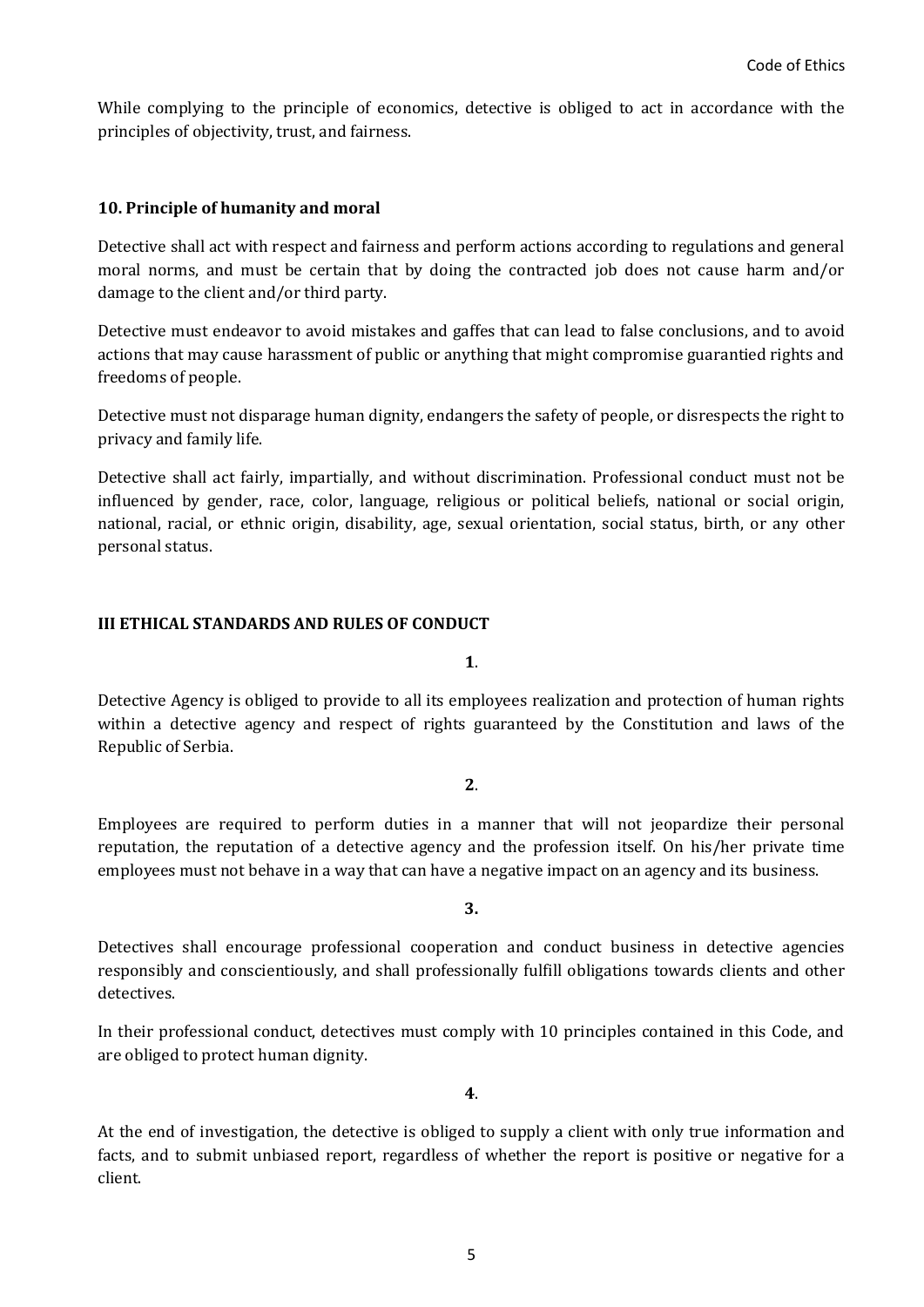Members of the Association shall not seek, receive, or offer inducements, illegal kickbacks or other illegal or unethical privilege, indirectly or directly, either for conclusion of the contract/to get a client, and/or for any other reason.

Members of the Association shall not make an agreement with a client for services that are in the exclusive jurisdiction of the government authorities.

Members of the Association are required to put joint efforts towards promoting and refining the standards of private detective profession.

# **IV UNETHICAL CONDUCT**

**1.**

Detective must not accept jobs that are not compatible with his/her profession and that might damage his/her independence, good reputation and honor, and the reputation of the Association.

Detectives are not allowed to spread rumors, which could damage the reputation of another Member of the Association.

**2**.

Unethical behavior of detectives, especially is considered the following:

- conducting investigation without license, power of attorney and/or the contract;
- illegal, unprofessional, or improper conduct of detective work;
- causing a damage to a client or any third party;
- unauthorized disclosure of classified information or unauthorized disclosure of information to third parties;
- violation of pricing policy recommended by the Association;
- spreading incorrect or unconfirmed information about other detective agency or detective, which could damage their reputation.

# **V RELATIONSHIPS WITH BUSINESS PARTNERS, CLIENTS, AND GOVERNMENT AUTHORITIES**

**1.**

Every owner or the manager of the detective agency, is obliged to contribute to positive business results of a detective agency and detective activity in general, and in particular to:

- encourage the detective to prove outstanding and timely service;
- provide mutual exchange of knowledge and proven practical experiences;
- support teamwork and promote mutual respect;
- promote the respect and cooperation within the Association, as well as with other detective agencies; and,
- support and build proper relationships to all entities.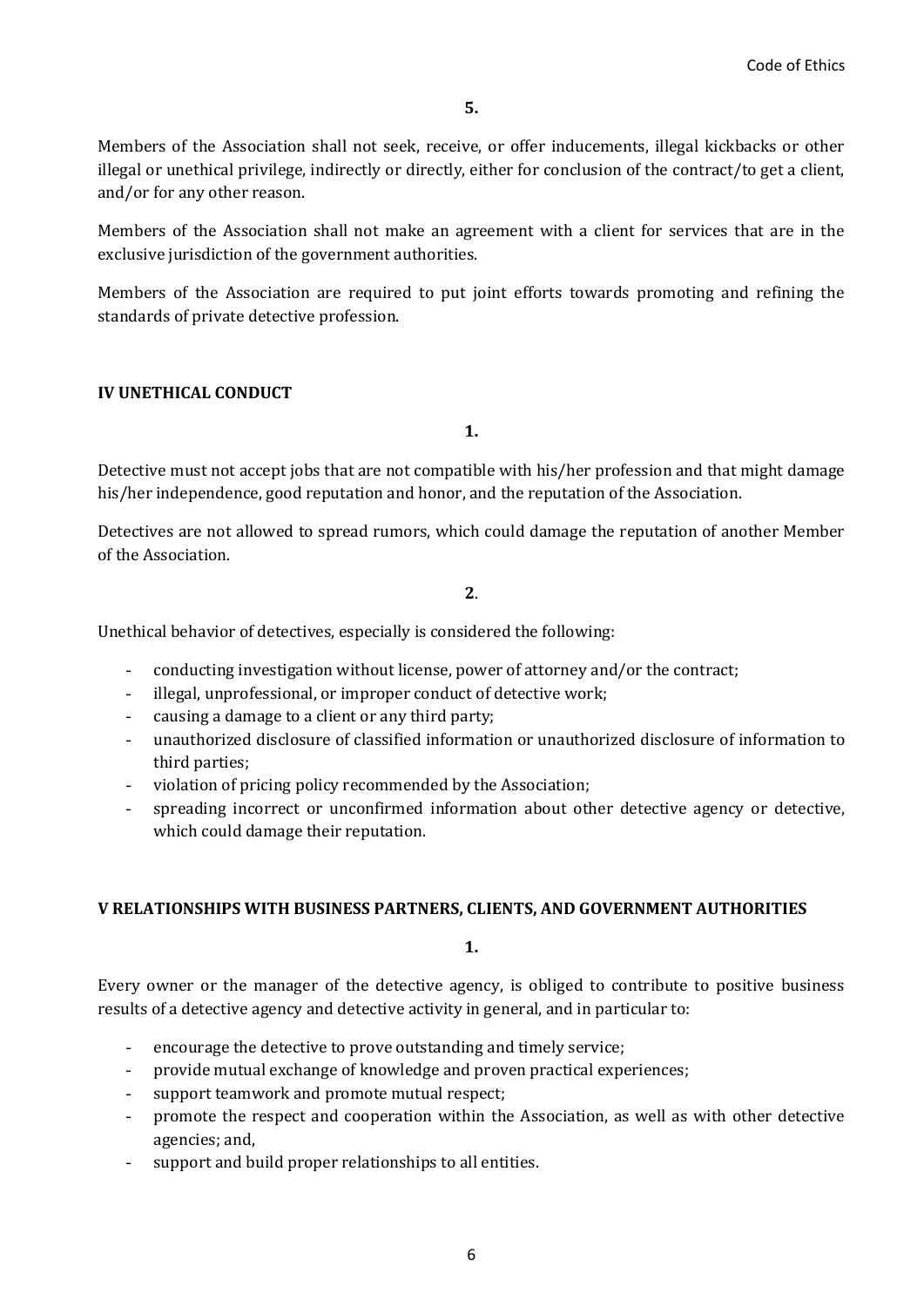Upon request of the government authorities (police, courts, prosecutors, etc.), detective agency must provide access to all the information and activities and to take immediate actions to resolve objections, and/or omissions in their work, observed through inspection and control by the authorized government authorities.

#### **VI RELATIONS AMONG DETECTIVES**

**1**.

Communication between detectives is based on fair business cooperation, coordinated with their assignments, and clearly stated expectations, responsibilities, and mutual trust and respect.

**2.**

In performing detective activity, detectives shall exchange opinions and information about specific professional issues, to jointly contribute to the successfulness of detective activity and to meet the needs of clients, making sure not to disturb the other detectives in performing their regular work duties.

#### **VII RELATIONS TO THE BUSINESS ASSET AND PROPERTY**

**1.**

Detective shall take care of the effective and economical management and usage of the property of a detective agency.

Property can only and exclusively be used for business purposes and on behalf of and for the account of a detective agency.

**2.**

For any damage caused by negligence or carelessness, a detective is required to provide fair compensation, i.e. compensation in agreement with the owner, and/or other damaged party.

#### **VIII PROCEDURE IN CASE OF VIOLATIONS OF CODE OF ETHICS**

**1.**

Clients, employees in detective agencies and third parties can file a written report (hereinafter complaint) against a detective and other employee in a detective agency, including agency's management, whose behavior is not compliant with the provisions of this Code. A complaint shall be submitted to the Association within 60 days from the date when this behavior has been observed.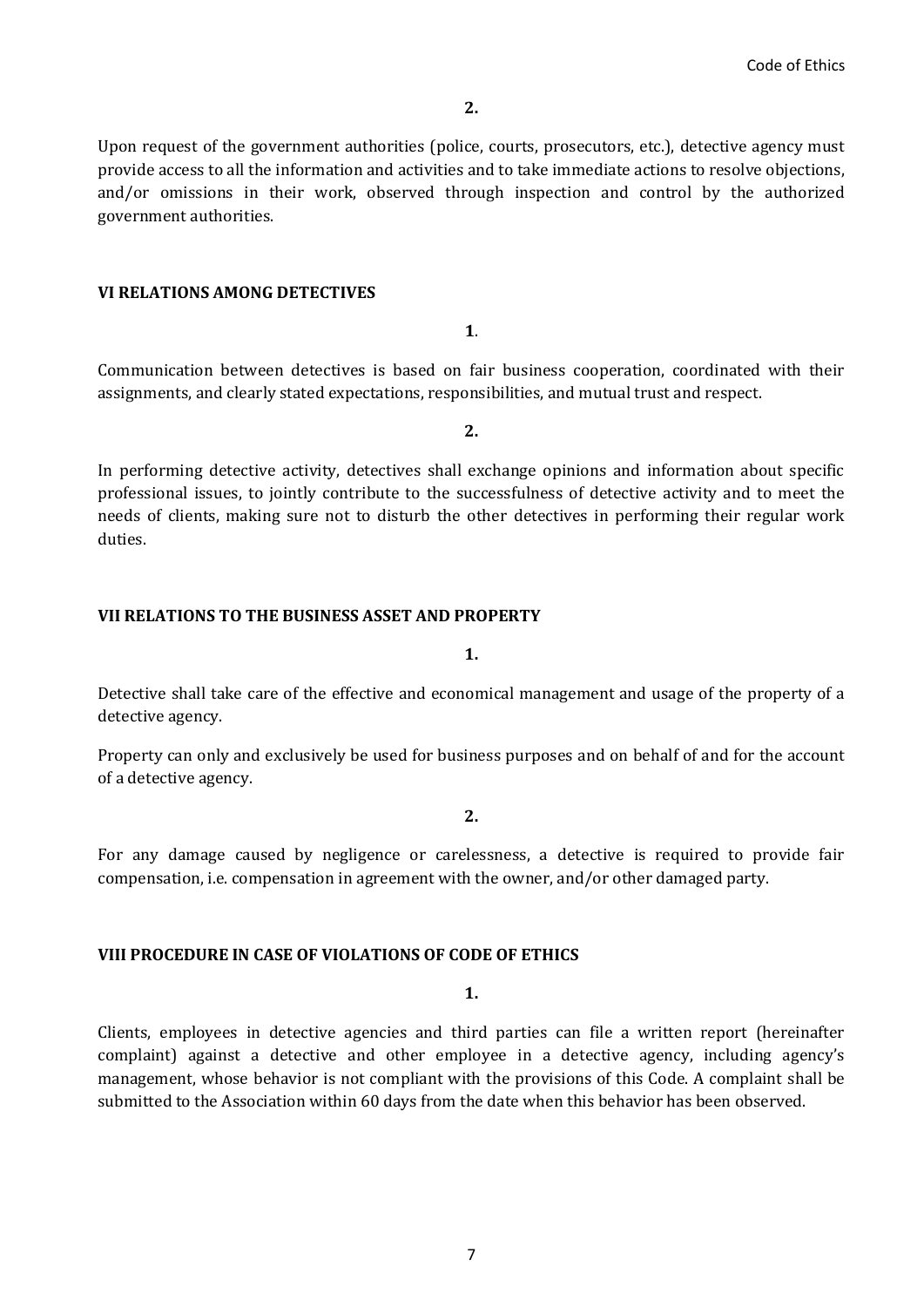The Association shall act in a timely manner and review allegations questioning the detectives' or other employees' conduct and shall allow active participation of respondent and other parties in the proceedings for the testimony and hearing about charges in the particular case.

The Executive Board of the Association or Committee established by the Executive Board will examine the case and propose appropriate actions.

**3.**

Upon the testimony, Executive Board of the Association or Committee established for this purpose makes decisions and takes actions if there is evidence supporting findings of violations of this Code.

#### **4.**

Recommendation based on findings as to whether the alleged violation(s) did occur, and if so, what sanction is imposed is made within 60 days from the date when a complaint has been filled.

#### **5.**

Depending on the resolution of the claim, the Association may impose the following sanctions:

- a public reprimand,
- a request for termination of professional license, i.e. the ban and/or suspension of professional conduct,
- a fine and an order for damage compensation,
- termination of membership.

#### **TRANSITIONAL AND FINAL PROVISIONS**

**1.**

Violations of this Code by detectives and other employees, provisioned by the laws, regulations, and by-laws, are subject to criminal, civil, and disciplinary actions, and liability for damage in accordance with respectable regulations.

The misconduct of employees in detective agencies provisioned in this Code, but not stipulated by the law and bylaws, is resolved in accordance with the provisions of this Code.

#### **2.**

Authorized representative and/or a founder of a detective agency, must introduce all employees with the provisions of this Code.

**3.**

This code is published on the official web site of Serbian Association of Detectives.